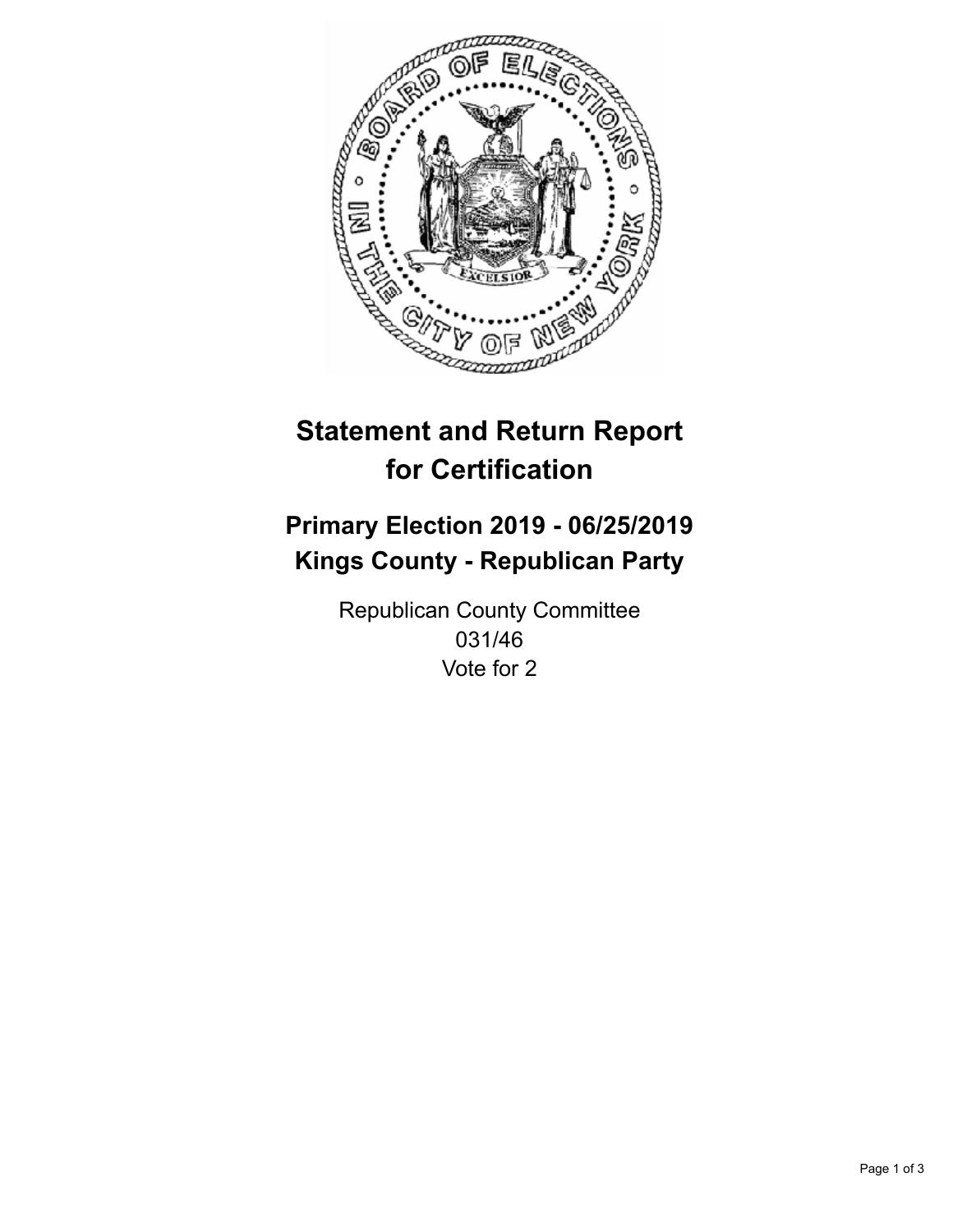

## **Assembly District 46**

| <b>PUBLIC COUNTER</b>                                    | $12 \overline{ }$ |
|----------------------------------------------------------|-------------------|
| <b>MANUALLY COUNTED EMERGENCY</b>                        | 0                 |
| ABSENTEE / MILITARY                                      | 0                 |
| AFFIDAVIT                                                | 0                 |
| <b>Total Ballots</b>                                     | 12                |
| Less - Inapplicable Federal/Special Presidential Ballots | 0                 |
| <b>Total Applicable Ballots</b>                          | 12                |
| <b>BERNICE A. NELSEN</b>                                 | 5                 |
| DAVID O. O'DONNELL                                       | 7                 |
| <b>DANIELLE EMHOFF</b>                                   | 3                 |
| JOHN F. GDULA                                            | 4                 |
| <b>Total Votes</b>                                       | 19                |
| Unrecorded                                               | 5                 |